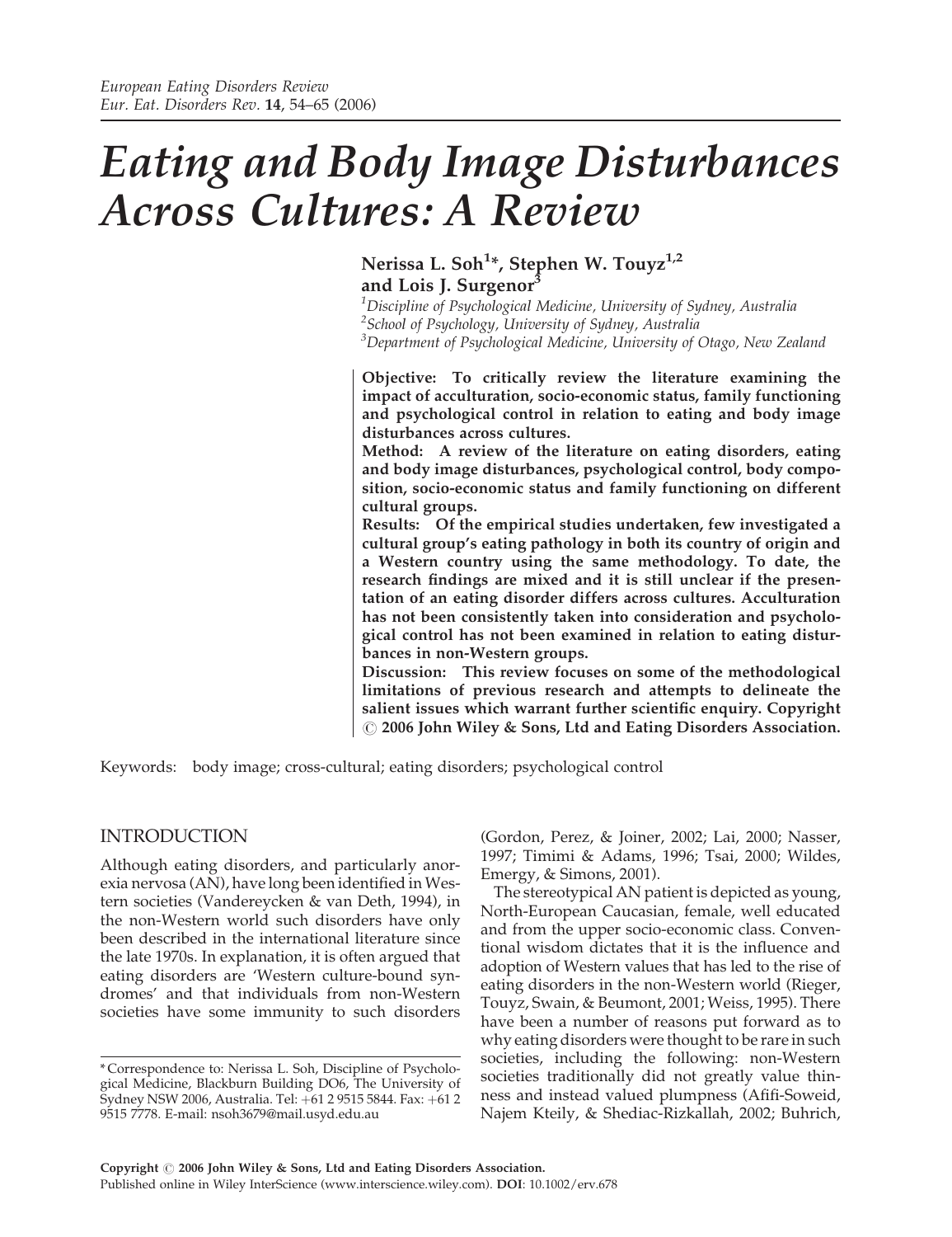1981; Lee, Leung, Lee, Yu, & Leung, 1996; Nasser, 1997; Tsai, 2000); the collectivistic structure of family and society offered some degree of protection (Lee & Lee, 1996; Tsai, 2000); and that eating disorders simply were not recognised within the society and in turn, were not brought to the attention of the appropriate clinicians (Becker, Franko, Speck, & Herzog, 2003; Buhrich, 1981; Gordon et al., 2002; Silber, 1986; Striegel-Moore & Smolak, 2000; Tsai, 2000).

However, variants of eating disorders have been known in the non-Western world for some centuries. For example, fushokubyo, or 'non-eating illness', was described by Kagawa in 17–18th century Japan (Nishizono-Maher, 1998; Nogami, 1997). Most of the patients were women and the condition was thought to have a psychological origin. Nogami (1997) reported that, before World War II, no articles on AN were found in Psychiatria et Neurologia Japonica, the official journal of the Japan Association of Psychiatry and Neurology, and that only one case of AN in Japan was documented in 1941. The comparison of prevalence figures for eating disorders across cultures is complicated by the variety of diagnostic criteria used as well as changes in criteria over time. Nonetheless, the data suggest that while the prevalence of eating disorders tends to be lower in non-Western countries, it has not been consistently reported as such (Figures 1 and 2). Furthermore, there are also differences in prevalence within countries and communities (Fichter, Elton, Sourdi, Weyerer, & Koptagel-Ilal, 1988).

There is a strong debate regarding whether eating disorders in non-Western patients presents

differently when compared to eating disorders patients of North-European backgrounds, not least because of differing cultural values and family environment. Much of the research into eating pathology and body image disturbance in ethnic minority groups has been conducted on the African-American group (Crago, Shisslak, & Estes, 1996; Wildes et al., 2001). Numerous Japanese studies were published after 1970 (Nogami, 1997), albeit in the Japanese language, but otherwise relatively little work has been undertaken in non-Western groups. Also, few studies have investigated such groups in both their country of origin as well as a Western country (Wildes et al., 2001) and to our knowledge, no study has yet been undertaken on Western groups now living in a non-Western country.

This review is organised around key questions and issues frequently addressed in the literature. It will first focus on comparing eating and body image disturbance profiles between Western and non-Western societies, then discuss the impact of culture and socio-economic status on the apparent emergence of eating pathology and eating disorders in non-Western society. It will then summarise the speculated differences in the presentation of eating disorders, particularly between Asian and Western patients, and then move to suggest that core constructs such as psychological control and acculturation may provide a way forward in further teasing out the relationships between eating disorders and culture. Finally, it will discuss the potential impact of differences in body composition across ethnic groups on the management of eating disorders



Figure 1. Prevalence of anorexia nervosa in women <sup>1</sup>Chun et al., 1992; <sup>2</sup>Santonastaso et al., 1996; <sup>3</sup>Nakamura et al., 2000; <sup>4</sup>Pyle, 1983; <sup>5</sup>Ben-Tovim & Morton, 1990; <sup>6</sup>Fichter et al., 1988; <sup>7</sup>Fichter et al., 1988; <sup>8</sup>American Psychiatric Association, 1994.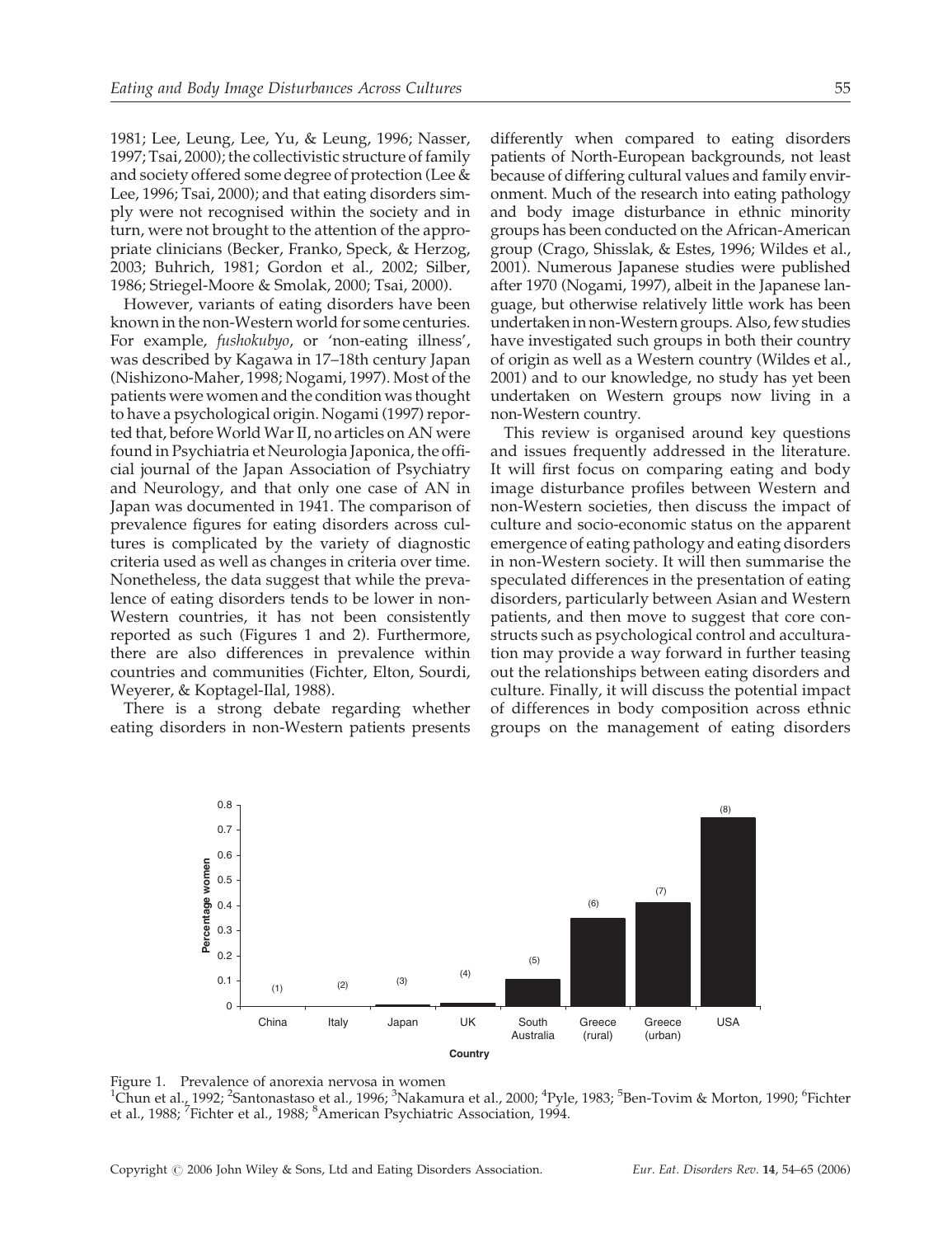

Figure 2. Prevalence of bulimia nervosa in women <sup>1</sup>Nakamura et al., 2000; <sup>2</sup>Santonastaso et al., 1996; <sup>3</sup>Mumford & Whitehouse, 1988; <sup>4</sup>Chun et al., 1992; <sup>5</sup>Nasser, 1994;<br><sup>6</sup>American Psychiatric Association, 1994; <sup>7</sup>Mumford & Whitehouse, 1988 American Psychiatric Association, 1994; <sup>7</sup>Mumford & Whitehouse, 1988.

and summarise the implications for research in eating and body image disturbances across cultures.

### EATING AND BODY IMAGE DISTURBANCES: BY GEOGRAPHY

Studies investigating eating disorders and eating pathology in different cultural groups have been mostly conducted within Western nations, with many of these studies suggesting that ethnic minority groups in such countries have the lower risk of eating pathology. This is possibly due to a lower level of acculturation to the mainstream society, acculturation being the adoption of another culture's values, attitudes and society standards on exposure to them and embodies physical, biological, political, economic, cultural and psychological changes in identity and attitude (Berry, 1989). Examples of such studies have found North-European Caucasian women to have greater levels of body dissatisfaction compared to their Asian and African-American counterparts and to be more likely to attempt to lose weight (Altabe, 1998; Lowry, Galuska, Fulton, Wechsler, Kann, & Collins, 2000). Asian women who had moved to the USA and were studying at a college were found to have lower levels of restrained eating (16%) compared to their USA counterparts (33%) (Tsai, Hoer, & Song, 1998). Similarly, in a study of female university students in Australia, Hong Kong-born women who were more acculturated to Western

culture were found to have more positive eating attitudes than Australian-born women (Lake, Staiger, & Glowinski, 2000), suggesting that the Asian women had the lower risk of eating pathology.

A number of studies undertaken in Western countries found no difference across ethnic groups. A cross-sectional study in the USA conducted with public school students from five different ethnic groups found that they had similar levels of eating pathology (French et al., 1997). Similarly, Australian-born Greek- and Anglo-Australian year eight schoolgirls showed no significant difference in their profiles for eating disorder risk factors, despite 33% of the Greek–Australian girls speaking predominantly Greek at home (Mildred, Paxton, & Wertheim, 1995). However, other studies found that ethnic minority groups expressed greater frequencies of eating disturbances when compared to North-European Caucasians. Although Wildes' (2001) meta-analysis found little difference across ethnic groups for bulimia nervosa (BN), it found that ethnicity played a more significant role in subclinical eating disturbances. Schoolgirls of South Asian background living in the UK have been found to have significantly more unhealthy attitudes to eating than their North-European counterparts (McCourt & Waller, 1995; Mumford & Whitehouse, 1988). Also in the UK, the level of acculturation in male and female students was not associated with Bulimia Investigation Test Edinburgh (BITE) scores within each sample of three different ethnic groups: North-European, African–Caribbean and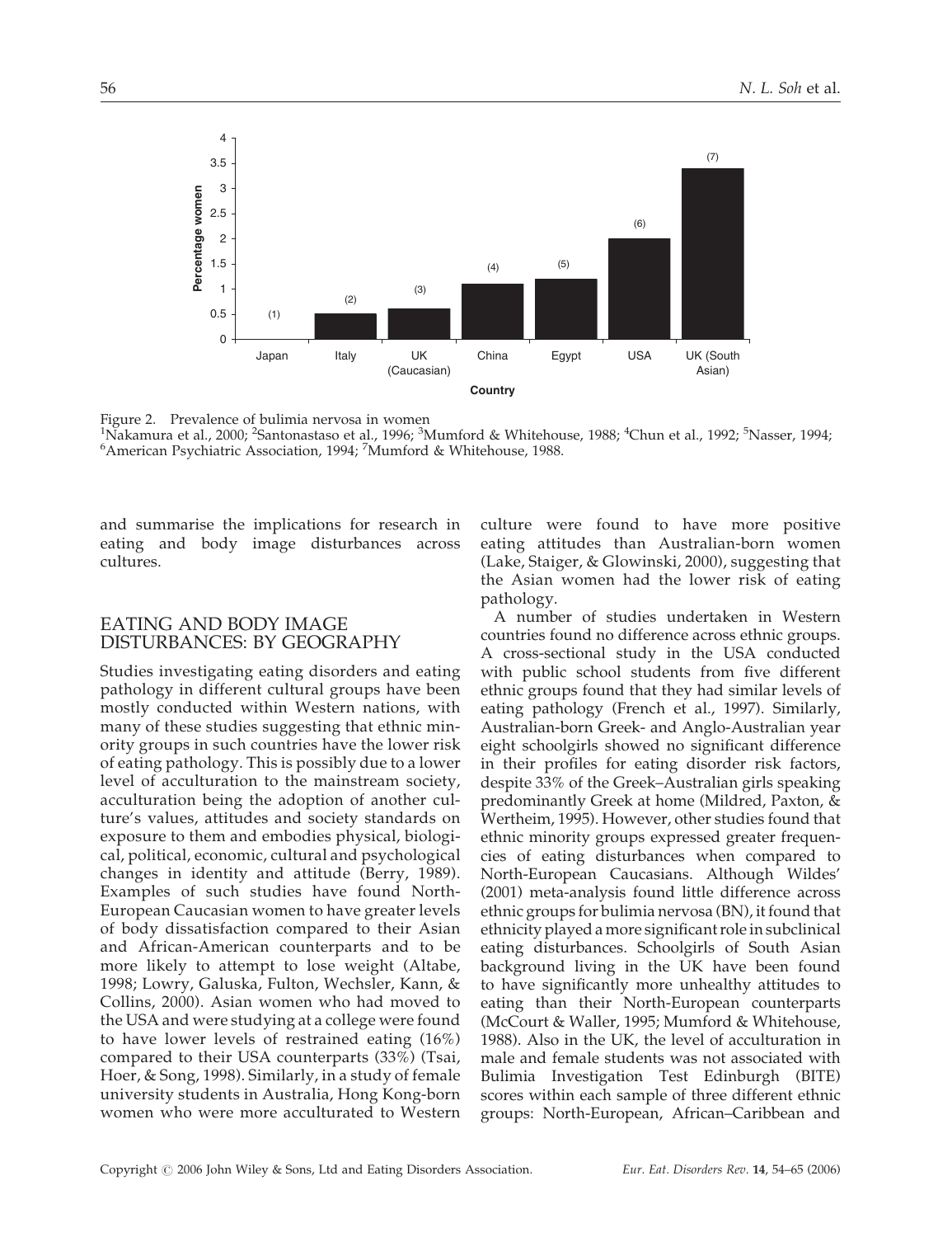South Asian. However, South Asian subjects yielded the highest raw BITE scores and were more likely to keep fasts, feel that their lives were dominated by food, to think about food and to be compulsive eaters, although they did not have evident concerns about their body weight (Bhugra & Bhui, 2003). In the USA, Hispanic–American women were found to have a 9.6% prevalence of binge-eating disorder (BED), compared to 3.9% for Africa–American women and only 1.8% for North-European American women (Fitzgibbon et al., 1998); Hispanic women were also significantly more dissatisfied with their bodies than North-European women (Robinson et al., 1996).

Studies undertaken solely in an ethnic group's country of origin have also yielded mixed findings. For example the incidence of AN in Curaçao was found to be similar to that of Western nations, despite Curaçao having a culture in which it is socially acceptable to be overweight (Hoek, van Harten, van Hoeken, & Susser, 1998). In a similar vein, there was no difference in drive for thinness in Japanese schoolgirls before they left Japan for 1 year abroad as exchange students and when they returned (Furukawa, 2002); however, 90% of the female subjects already wanted to be thinner before they left Japan. There was also no significant difference in the drive for thinness between Singaporean Chinese schoolgirls and USA undergraduate women, although the former had a higher level of body dissatisfaction than the female undergraduates in the USA (Kok & Tian, 1994a). In contrast, the 16% of secondary school girls in Saudi Arabia who scored above the screening threshold for the drive for thinness subscale of the Eating Disorders Inventory were more likely to have lived in a Western country for at least six months and/or speak a Western language (Al-Subaie, 2000), both markers of exposure to Western culture. Also, a preference for thinness was associated with speaking English at home in Singaporean Chinese first-year undergraduate women (Wang, Ho, Anderson, & Sabry, 1999). Yet in Hong Kong undergraduate women, 27% wanted to weight more than they already did, compared to just 3.1% of USA women (Lee et al., 1996).

It is worth noting that when such studies make comparisons between countries, they often do so by comparing with the research data from other studies, instead of comparing with data from the same study using the same methodologies. However, studies which do utilize the same methodology in a particular ethnic group in both a Western and non-Western country have again produced mixed results. For example Chinese girls in Beijing dieted

more than Chinese girls in Sydney, although this difference was not significant and their Anglo-Saxon Sydney counterparts still dieted significantly more than either group (Gunewardene, Huon, & Zheng, 2001). In another study, Kenyan-South Asians still living in Kenya responded more positively to obese silhouettes than Kenyan-South Asians living in Britain, the latter having similar responses to their British Caucasian counterparts (Furnham & Alibhai, 1983). In contrast, a study of Iranian women living in Iran and in the USA revealed that, despite Western media being banned in Iran since 1978 and that by law women must wear some form of dark, full-body covering that obscures body shape and size, there were relatively few differences in eating pathology symptoms between the two groups. Of the differences present, it was the women living in Iran who were more likely to exercise vigorously to control their weight or shape and more likely to desire an empty stomach (Abdollahi & Mann, 2001). While the authors noted that their subjects' mothers would have been exposed to Western media and culture prior to the revolution, they did not address the phenomenon that in Middle-Eastern societies where women wear full-body coverings in public, the women have a great deal of interest in personal appearance and the fashions they wear beneath (Mahmoody & Hoffer, 1987; Sasson, 1992). Also supporting the theme of higher levels of eating and body image disturbances in individuals with less acculturation to Western society, a study of Taiwanese women in both Taiwan and the USA found that those in Taiwan not only identified significantly more strongly with Taiwanese culture than those in the USA, but they also exhibited significantly higher body dissatisfaction and eating disturbances (Tsai, Curbow, & Heinberg, 2003). In both samples, eating and body image disturbances were significantly and positively associated with greater identification with Taiwanese culture, contradicting the view that traditional cultural values offer protection to eating disturbances.

Thus, exposure to Western culture is not irrefutably associated with eating disturbances, nor with body image issues and their associated desire for slimness which are commonly appearing variables in aetiological models of eating disorders. However, interpretation of the results is hampered as many cross-cultural studies only take ethnicity into account and do not quantitate the degree of acculturation to Western society or the level of retention of traditional values (Altabe, 1998; French et al., 1997; Lowry et al., 2000; McCourt & Waller, 1995). How a particular culture itself is defined is complex,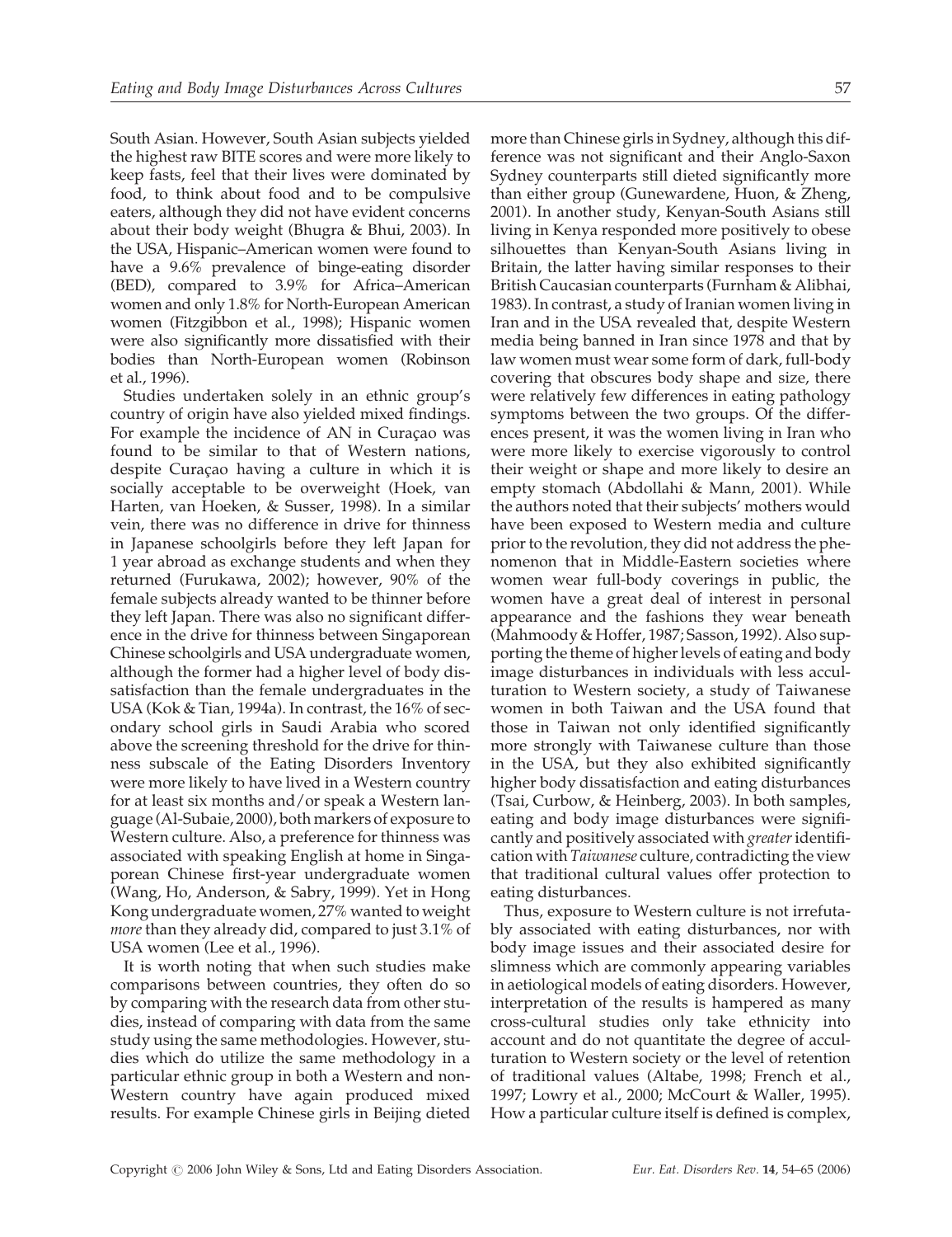spanning a wide range of characteristics beyond ethnicity, such as language proficiency and preference, duration and place of residence, choice of clothing and food, social class, age, number of generations spent in a specific society and preference in friends (Anderson et al., 1993; Suinn, Rickard-Figueroa, Lew, & Vigil, 1987; Triandis, Kashima, Shimada, & Villareal, 1986). Studies into eating and body image disturbances which have included acculturation indices incorporated items such as dominant or preferred language (Abdollahi & Mann, 2001; Bhugra & Bhui, 2003; Gunewardene et al., 2001; Mildred et al., 1995; Mumford, Whitehouse, & Platts, 1991), dress and food preferences (Bhugra & Bhui, 2003; Mumford et al., 1991), country of birth (Furnham & Alibhai, 1983; Gunewardene et al., 2001; Lee et al., 1996), parental country of birth (Gunewardene et al., 2001), duration of residence in a specific country (Abdollahi & Mann, 2001; Al-Subaie, 2000; Ball & Kenardy, 2002; Furnham & Alibhai, 1983; Furukawa, 2002). However, some studies did not analyse the effect or association of these indices with body image and eating disturbances (Fitzgibbon et al., 1998). Furthermore, the strength of association between a particular index and the level of acculturation requires consideration: for example the duration spent by an individual in a particular society is not directly proportional to the level of adoption of that society's values (Ball & Kenardy, 2002). Only a few studies had implemented a formal scale of acculturation in their methodology, such as the Ethnic Identity Scale in Lake's study (2000) and the Taiwanese Ethnic Identity Scale in Tsai's study (2003).

## CULTURE CHANGE RATHER THAN CULTURE BOUND

The experience and exposure to the *difference* between two cultures, rather than a particular culture itself, is also hypothesised to contribute to the aetiology of eating and body image disturbances. That is, a clash between a traditional culture and adopted culture may heighten the risk for eating and body image disturbances in susceptible individuals (Bhugra, Bhui, & Gupta, 2000; Thomas, James, & Bachmann, 2002; Tsai et al., 2003). DiNicola (1990) noted that AN could be initiated in individuals from immigrant families living in Western societies by a change in culture, leading him to describe AN as a 'culture-change syndrome'. Over-identification with Western norms and values has also been hypothesised as a reason for increased eating

pathology (Furnham & Alibhai, 1983; Rathner et al., 1995).

#### IMPROVED SOCIO-ECONOMIC STATUS

Socio-economic status (SES) has long been considered a risk factor for eating disorders, with women of higher SES more likely to diet and have a lower body weight (Rogers, Resnick, Mitchell, & Blum, 1997). In the Western world, the pressure to be slim increases with SES (Furnham & Alibhai, 1983) and it is plausible that populations in non-Western nations, as they become more affluent, will in turn be more at risk of eating disorders, irrespective of ethnicity or cultural background. Previously, AN had not been reported in ethnic minority groups in the USA, which were at the time the less affluent sectors of society (Bruch, 1973). More recently, however, African–American women from higher SES backgrounds have reported similar levels of body dissatisfaction to North-European American women (Polivy & Herman, 2002), suggesting that body dissatisfaction is associated with SES more powerfully than with ethnicity.

Across Asia, there is also support for an association between SES and eating pathology. Comparing three socio-economic zones in China, Lee and Lee (2000) found that although the BMI values were similar, schoolgirls in the more affluent Hong Kong zone had the greater body dissatisfaction and eating disturbance. Only 17.6% of the Hong Kong subjects wanted to weigh more than they already did, compared to 33.7% of the subjects in the rural Hunan zone. However, 44.3% of the Hunan subjects wanted to weigh less than they already did, compared to 74.3% of Hong Kong subjects (Lee & Lee, 2000). It is worth noting that Hong Kong has had a greater level of exposure to Western culture than the other two regions, although the Chinese language is the main medium for communication in all three zones. In Singapore, which has an even higher level of Western cultural influence and uses English as the teaching medium, eating disorder patients tend to come from professional backgrounds (Ung, Lee, & Kua, 1997). But there is also a suggestion that SES has an effect independent of cultural exposure: Taiwan is an Asian society of high SES but has had less exposure to Western culture than Hong Kong, yet 51.4% of their female college students perceived themselves as overweight or obese when only 16.2% actually were (Wong & Huang, 1999). In addition, 65.5% of 10–14 year old Taiwanese girls wanted to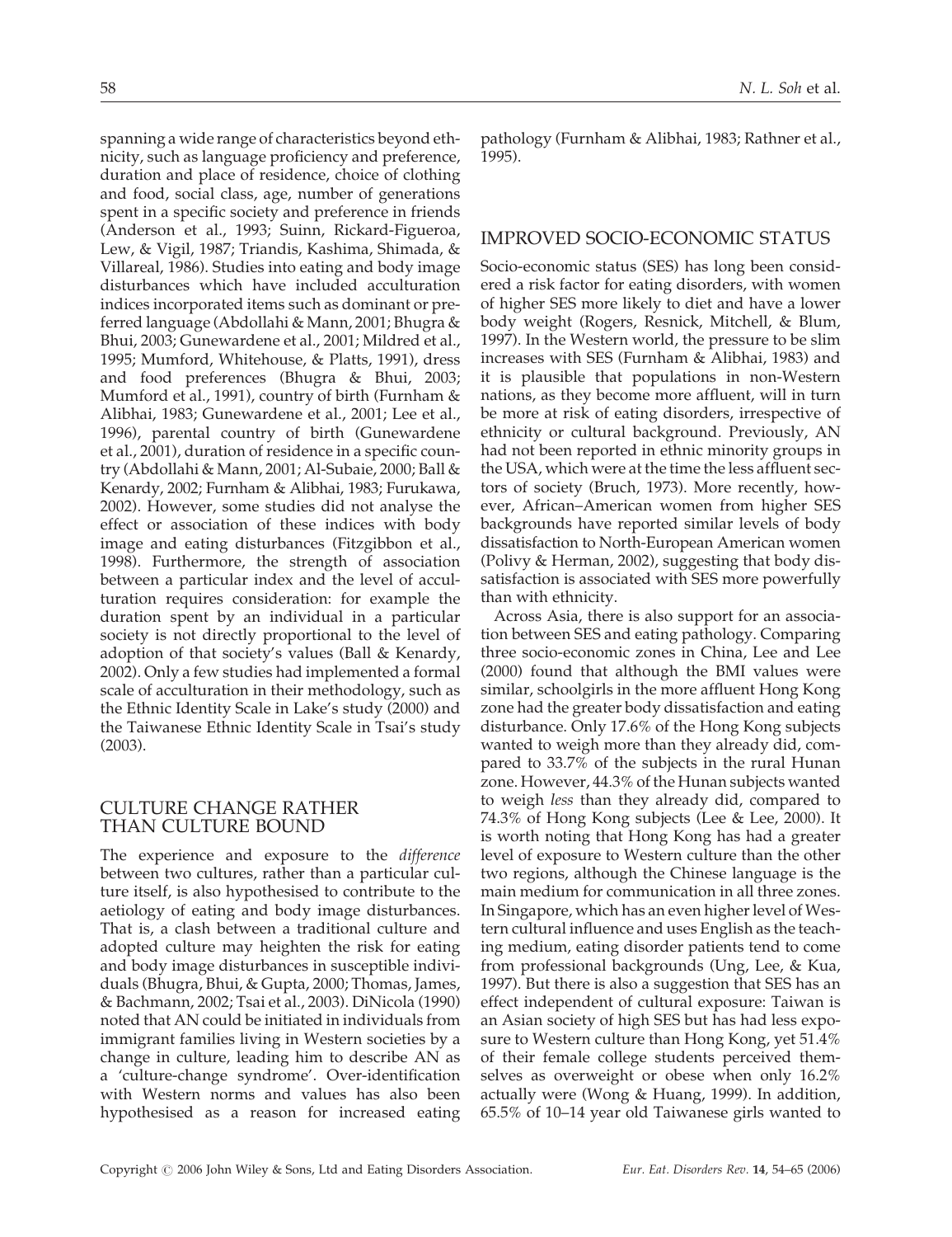be thinner and 38% had attempted to lose weight (Wong, Bennink, Wang, & Yamamoto, 2000).

But wealth itself does not automatically mean an increased prevalence of eating disorders (Nasser, 1997). The treasured ideal of slimness has percolated through all levels of society via the media (Polivy & Herman, 2002), lending further credence to the hypothesis that eating pathology is no longer restricted to the higher SES (Fear, Bulik, & Sullivan, 1996). Feasibly, once a certain level of affluence has been achieved in a particular society, the association of high SES with eating disorders may no longer hold, owing to globalisation and a blurring of the boundaries between the socio-economic classes in contemporary times.

#### DIFFERENCES IN PRESENTATION: BODY IMAGE, WEIGHT CONCERN AND ''FEAR OF FATNESS''

A repeated theme in research is that eating disorders may present differently in patients with a non-Western background due to factors such as differing cultural values, family structure and body composition. Prominent among these arguments is whether 'fear of fatness' or weight concern should be included as criteria for a diagnosis of an eating disorder. Some authors have highlighted that the original accounts of AN by Gull (1973) and Lasègue (1973) made no mention of weight concern (Lee, 1993; Palmer, 1993; Rieger et al., 2001). Palmer (1993) commented that concern about shape and weight are not necessarily present in Western cases. Polivy and Herman (2002) also noted that while it is difficult to imagine an eating disorder developing without body dissatisfaction, there are many individuals who are dissatisfied with their bodies and yet never go on to develop an eating disorder.

Traditional Indian, Chinese and Arabic cultures have been cited as examples where at the very least thinness was not emphasised as a requirement for feminine beauty (Khandelwal, Sharan, & Saxena, 1995; Nasser, 1988). The preference for plumpness was thought to protect against eating disorders in such communities. However, several lines of thought suggest that the degree to which women in non-Western societies admire a plump figure has been exaggerated by Western observers. First, historically the non-medical literature suggests that although a certain degree of fullness in the body may have been traditionally desirable, being 'fat' was not universally admired across all traditional non-

Western societies. Nogami (1997) described women being depicted as slender in Ukiyoe prints, a form of art characteristic of early 17th to late 19th century Japan. The heroine Lin Dai Yu in the 18th century Chinese literary classic Dream of the Red Mansion has been cited as an example of a slender ideal for Chinese women (Kok & Tian, 1994a) and in addition, the description of an ideal for Chinese feminine beauty at the turn of the 20th century included 'slender figure and sloping shoulders' (Chang, 1991; pp. 30–31). Second, body image dissatisfaction may not be as critical a risk factor for eating disorders in some groups of non-Western women (Lake et al., 2000). Rieger et al's (2001) retrospective analysis of 14 Asian patients treated for eating disorders in Australia found that all 14 showed weight concern. In Singapore, 90% of eating disorder cases showed fear of fatness and 84% displayed disturbances in body image (Ung et al., 1997), but a retrospective study of AN patients in Hong Kong showed that only 41% displayed fear of fatness (Lee, Ho, & Hsu, 1993). In a review of five AN patients in India, only one showed concern regarding being overweight, as well as conscious dieting and exercising (Khandewal et al., 1995). The other four did not display body image disturbance, fear of maintaining a normal weight, a desire for thinness or a history of pre-occupation with food—all hallmarks of AN but at the same time these patients were not discontent with their emaciated weights. All five patients had lost at least 25% of their premorbid weight, four had amenorrhoea and three had spontaneous vomiting. The authors considered that 'fear of fatness may be a common but inessential feature of anorexia nervosa', a theme supported by Fairburn and collea-

gues (Fairburn, Shafran, & Cooper, 1998). This is not to say that fear of fatness is not expressed in non-Western settings and patients. A prevalence study of first-year medical students in China found that 78.1% of the female students expressed a fear of being fat, compared to 42.5% of male subjects (Chun et al., 1992). Also, in Romania, 33 cases of eating disorders reported from 1990– 1993 were found to be similar to those reported in literature, despite occurring in a context outside of Western cultural influence (Joja, 2001). A review of five Arab AN patients also found that weight concern, expressed in terms of body image and fear of fatness (concern regarding looking ugly and being overweight) was present in four of the five patients (Abou-Saleh, Youmis, & Karim, 1998).

It is conceivable that while weight concern in the form of fear of fatness is not necessary for an eating disorder to develop and/or be maintained, it is more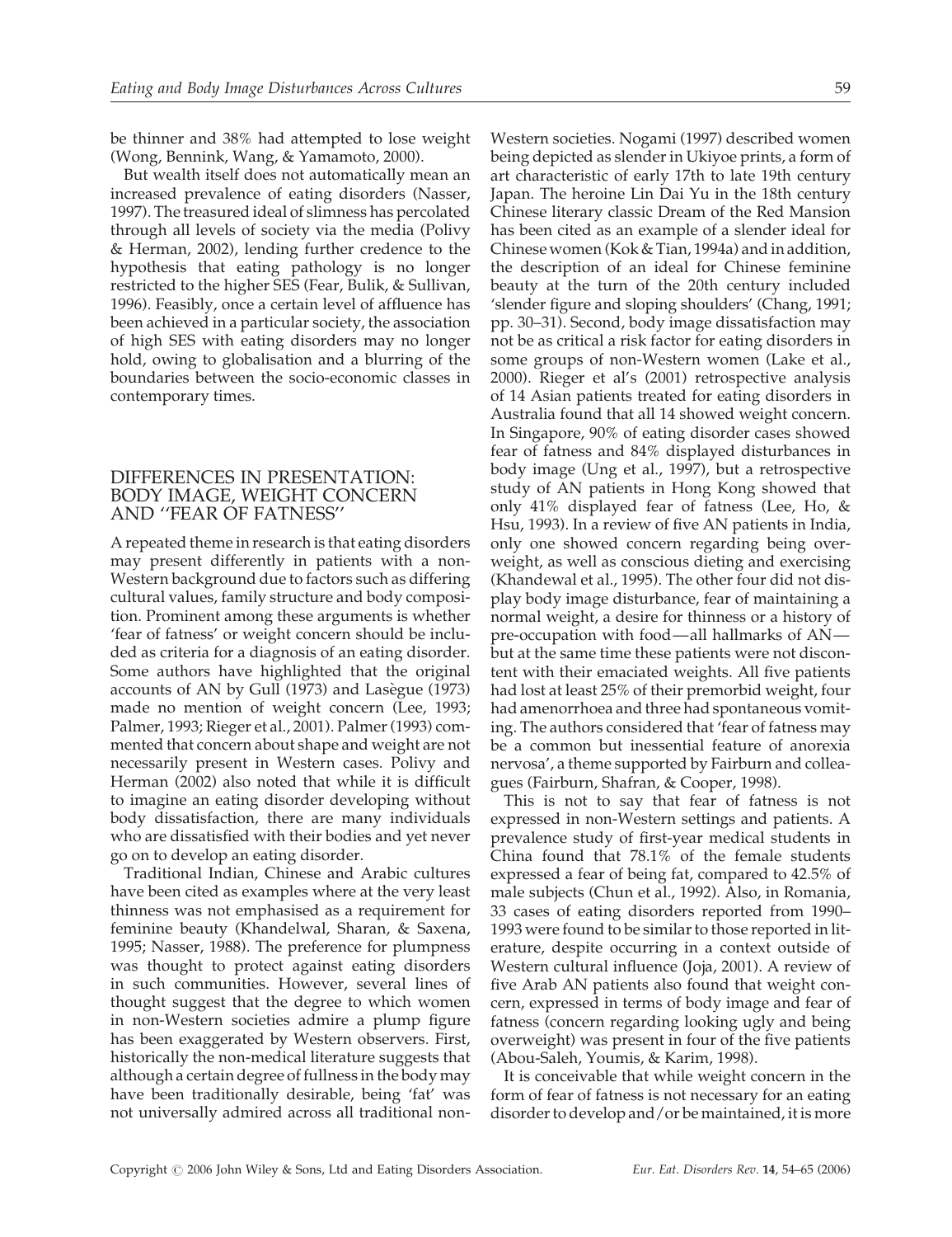likely to be expressed in patients who have had greater exposure to Western culture and society.

#### DIFFERENCES IN PRESENTATION: FAMILY STRUCTURE AND ENVIRONMENT

From at least the 19th century, it has been speculated that disturbed family functioning is associated with AN (Weiss, 1995). AN patients have been typically depicted as emerging from cohesive and overprotective family environments (French et al., 1997; Minuchin, Rosman, & Baker, 1978), while families of BN patients have been depicted as poorly organised and non-cohesive (Vandereycken, 1995). In both North-European and African-American adolescent schoolgirls, a low level of family connectedness has been associated with frequency of dieting (French et al., 1997), supporting the BN family structure described above.

However, a review of the literature regarding parental care and protection and family environment, in Caucasian and other ethnic groups, has not provided consistent conclusions. A study into women with a chronic eating disorder (AN, BN or eating disorders not otherwise specified) found that their perceived level of maternal care to be significantly lower than that of partially recovered, fully recovered and control women. Their level of paternal care was also perceived as significantly lower than that of women fully recovered from an eating disorder and control women (Bulik, Sullivan, Fear, & Pickering, 2000). The authors put forward two interpretations: that the chronic nature of the eating disorder itself has a detrimental effect on the family structure as well as causing bias in the person's perception of her parents; or that the absence of adequate parental care truly contributes to the chronicity of the condition. Hodges, Cochrane, and Brewerton (1998) found that AN, BN and binge-eating disorder (BED) subjects perceived their family environment to be less cohesive and supportive than normal population subjects. However, the authors found that BED subjects perceived a significantly higher level of control in the family than did normal subjects and a trend for this high level of control was noted for AN and BN subjects as well. In contrast, Harding and Lachenmeyer (1986) found that family environment factors did not contribute significantly to eating disturbance levels in AN patients. Likewise, Kent and Clopton (1002) found no difference across BN, subclinical BN or control undergraduate women in terms of family cohesion and control

or levels of paternal and maternal care or overprotection.

Few studies have examined parental overprotection issues cross-culturally, let alone explored such issues in eating disorder populations. McCourt and Waller (1995) found that South Asian schoolgirls in the UK had a significantly higher level of perceived maternal overprotection than their North-European counterparts. The South Asian sample had significantly unhealthier eating attitudes, upon which their perception of maternal overcontrol had a significant effect (McCourt & Waller, 1995). However, none of the studies discussed so far investigated the participants' preferred family environments.

Although the traditional picture of an AN family is one of rigidity and enmeshment, some studies that investigated eating pathology and ideal family functioning found interesting discrepancies between perceptions of family members. Dare, le Grange, Eisler, and Rutherford (1994) investigated family cohesion and adaptability in AN and BN adolescent outpatients and their families, finding that the parents viewed their families as flexible and separated. This was in contrast to the patients themselves, who saw their families as less cohesive than their parents did but more structured than their fathers perceived. However, the family structures identified by both parents and patients as their ideal were similar, with a desire for greater cohesion and flexibility. The authors found that the relationship between adaptability and cohesion showed little uniformity across families and when they investigated the difference between the perceived and ideal scores, they found that most of the families showed a sense of isolation and constraint. A similar finding was made in a study of Singaporean schoolgirls: in this non-clinical sample, there was a preference for families to be structured and connected, irrespective of whether the subjects had a low or high drive for thinness. Thus the subjects desired more flexibility and more cohesion than they currently perceived their families to have (Kok & Tian, 1994b).

Given the cross-sectional and retrospective nature of the above studies, as well as that of as others (Blair, Freeman, & Cull, 1995; Brookings & Wilson, 1994), caution needs to be exercised in extrapolating their findings or concluding that family cohesion and rigidity are aetiological factors in eating disorders. At least, however, such results do not universally support the classic family models proposed by Minuchin (1978), but nor do they reveal consistent support for a particular family structure for eating disorders, eating disturbances or ethnic groups.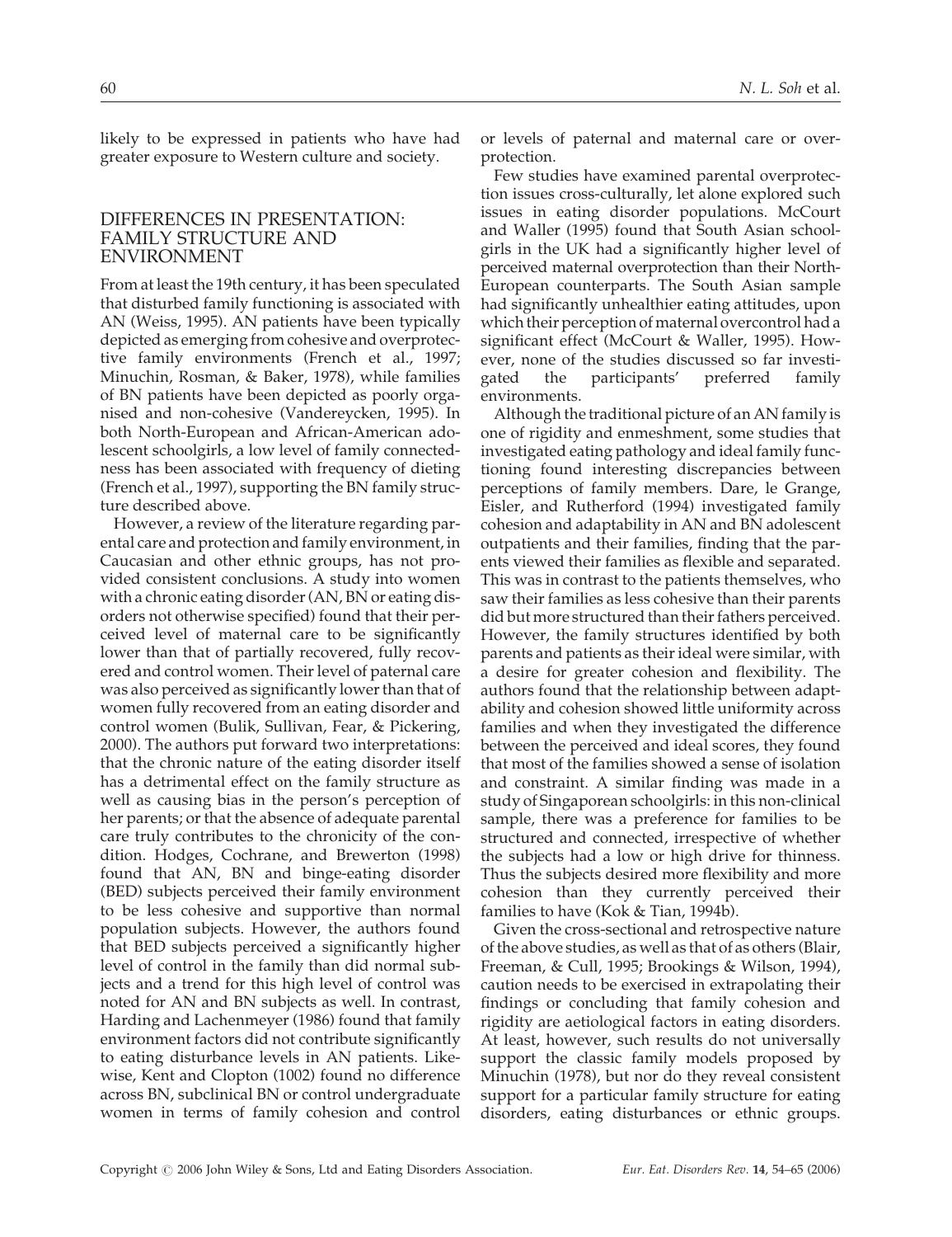Furthermore, the empirical research has been conducted on eating disorder as well as community population samples. It is worth noting that even if a certain type of family structure or functioning were commonly found in eating disorder families, it does not indicate that it is part of the condition's aetiology (Dare et al., 1994). Also, families are not necessarily pathological, even if their functioning is at an extreme, as long as their members all expect and support such a pattern (Olson, 2000). As Tsai (2000) notes, 'What is perceived as parental overcontrol in one culture may be construed differently in another'. High levels of cohesion and overprotection are the norm in Asia and are seen as desirable (Bhugra et al., 2000; Kok & Tian, 1994a), yet the incidence of AN is low. It is still debated whether or not the collectivistic nature of Asian families and societies reduces or increases the risk of eating disorders (Lee & Lee, 1996; Tsai, 2000), but the above studies suggest that the level of satisfaction with the perceived family environment, and patterns preferred by different members of the family, should be examined more closely in relation to body image and eating disturbances.

#### DIFFERENCES IN PRESENTATION: PSYCHOLOGICAL CONTROL

It has been hypothesised that an individual's need for control over their body is an essential feature in the development of an eating disorder (Polivy & Herman, 2002), and for example that 'an extreme need to control eating' is necessary to maintain AN (Fairburn et al., 1998). AN may be considered a disorder originating from control issues, such as lack of control over the individual's life and emotions, a fight or extreme need for self-control, or control within a family setting (Surgenor, Horn, Plumridge, & Hudson, 2002). Fairburn and colleagues (1998) hypothesised that the AN patient's initial need for general self-control soon becomes dominated by the need to have control over eating and that control of eating is chosen as the means of control because it provides direct, tangible evidence of self-control. They highlight that dietary restriction has connotations of being in control and that this is encouraged in Western society.

As noted recently (Surgenor et al., 2002), the presumed close relationship between AN (and eating disorders in general) and issues of psychological control has not been tested in non-Western populations, which may deem quite different control styles and mechanisms as pathological. Fairburn et al.

(1998) took the link further and hypothesised that eating disorder cases which do not display shape and weight concern would more likely be found in non-Western countries and that the disorder would more probably be driven by matters of self-control.

Importantly in such speculations, it should be noted that the meaning and expression of control vary across countries and cultures. For example Western cultures emphasise primary or internal control while Japanese culture emphasises secondary or external control. European Americans and those of higher SES report more internal control while the Japanese report more external control; Hispanic cultures also commonly hold external locus of control beliefs, which may be stronger in those of a lower SES (Marks, 1998). Chinese students studying in Australia and Asian-Australian migrant students were also more likely to endorse an external locus of control than Anglo-Saxon Australian students (Leung, 2001). Levels of acculturation also affect the perception of control: first generation Japanese students in the USA have been found to score more externally in their control while third or later generation students were more internally orientated (Marks, 1998).

Such different expressions of and preferences regarding psychological control has been explained by recourse to various cultural traditions and values. For example the agrarian heritage of the Chinese is seen as lending itself to collectivism, whereas the hunting and herding heritage of Europeans favours autonomy and a looser social structure (Ji, Peng, & Nisbett, 2000). The East Asian individual does not view things in isolation and a sense of personal control is less important to an East Asian individual than to a Western individual. The East Asian individual aims to 'conform to the reality' while the Western individual tries to make 'the reality conform to him' (Ji et al., 2000). Chan (1989) examined locus of control in Hong Kong Chinese undergraduate students, who are considered more Westernised in their values. This group was found to be more externally oriented than those from a variety of Western countries. In Hong Kong, success is linked to various geomancy factors such as time of an individual's birth, location of ancestors' graves and the layout of the house. Thus, in Hong Kong society, there is an emphasis on external control where an individual should work hard on their present task and 'fate' would take care of the rest (Leung, Salili, & Baber, 1986).

In sum, psychological control is clearly important in understanding eating disorders, but as suggested by Surgenor et al. (2002), it may be that the degree of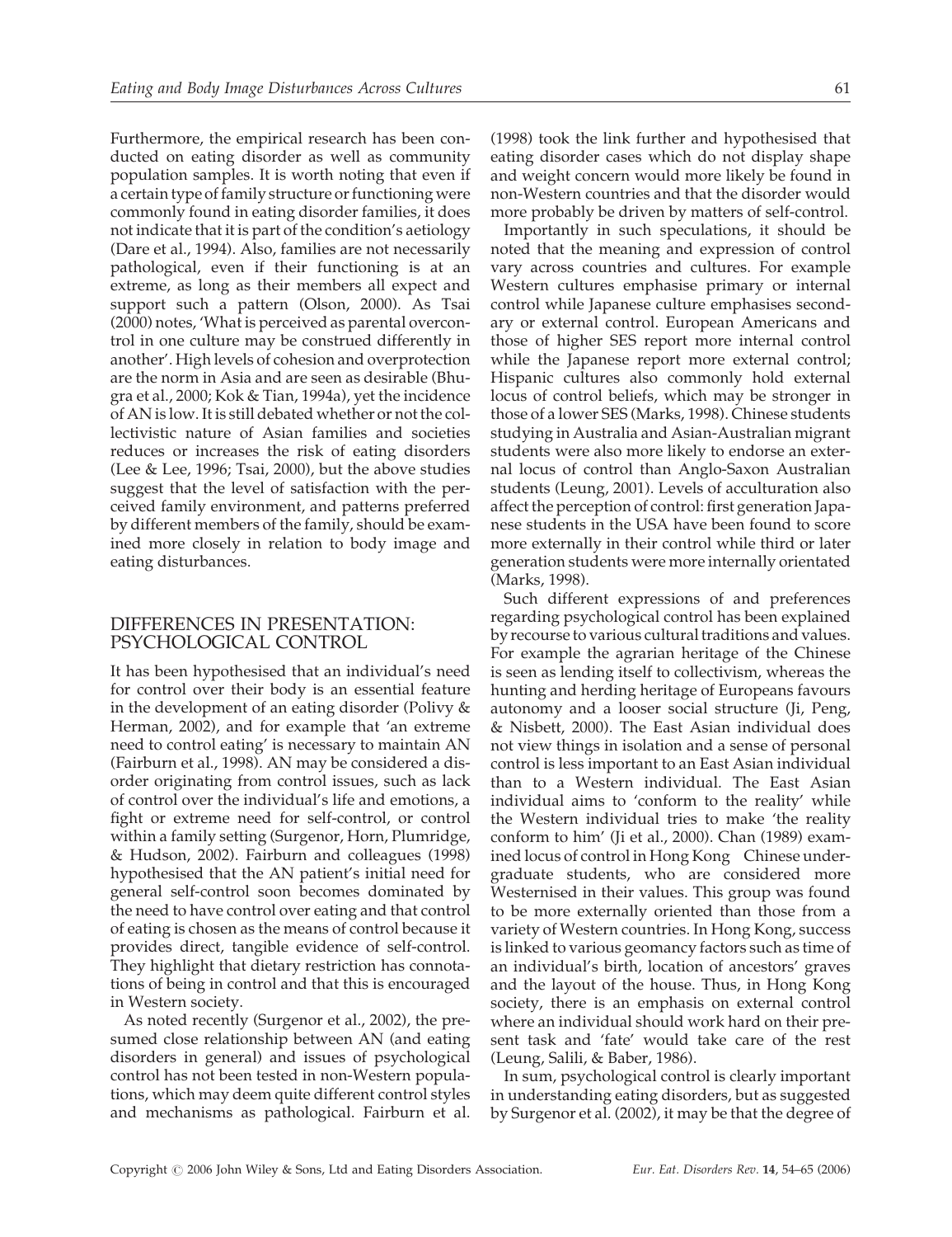deviation from the control profile norm of a particular culture has more of an association with eating disorders than the absolute profile itself. In the same way that constructs of psychological control differ across cultures, the traditional associations between such constructs and eating disorders may function differently in these cultures.

#### DIFFERENCES IN PRESENTATION: BODY COMPOSITION

It is now recognised that universal cut-off points for body mass index (BMI) values are not suitable for use across all ethnic groups. Italian women have higher body fat percentages than Danish women for the same BMI (De Lorenzo, Andreoli, Testolin, Oriani, & Svendsen, 2000) and Chinese women have also been found to have higher body fat percentages (Deurenberg, Yap, & van Staveren, 1998; Ko et al., 2001). Compared to the World Health Organization's cut-off points of 25 BMI points and over for overweight and 30 and over for obese (World Health Organization, 2000), new lower cut-off values of 23 for overweight and 26 for obese have been suggested for Hong Kong Chinese (Ko et al., 2001). In Singapore, a cut-off of 27 for obesity was proposed (Deurenberg-Yap, Schmidt, van Staveren, & Deurenberg, 2000). To our knowledge, cut-off points to define what is underweight in different ethnic groups have not yet been established. Ethnic differences in body composition may be of clinical significance in managing eating disorder patients of different ethnic backgrounds in that modified weight and BMI targets may need to be implemented.

#### SUMMARY AND RESEARCH IMPLICATIONS

The aetiology of eating disorders is still not well understood and there are relatively few prospective studies reported in the literature. Only a handful of studies have examined patients diagnosed with an eating disorder while others have rather investigated subclinical levels of eating pathology. Common notions that acculturation to Western culture induces eating pathology and body image disturbances in non-Western societies is further complicated by cultural differences in family environment and the encroaching similarity of socio-economic levels. Classic features of eating disorders, such as body image dissatisfaction, affluence, high family cohesion and rigidity and weight concern, are not

universally present in Western patients, let alone non-Western ones, and eating disorders were not unknown in the non-Western world, nor was a slim stature in women necessarily unfavoured these societies.

Most of the studies on eating pathology and body image disturbances in non-Western subjects have been undertaken in Western nations rather than the country of origin, and often the degree to which an individual had retained their traditional cultural values or absorbed the mainstream Western society's values were not considered. Few studies measured the level of acculturation and the methods used have not been consistent across the literature. Also, few studies have been conducted in both a Western and non-Western nation using the same set of assessment tools. Psychological control profiles in the non-Western individual have not been investigated in relation to eating disturbances and the differences in body composition across ethnic groups warrants examination in regard to clinical management. Further scientific enquiry into these areas is strongly encouraged and will hopefully contribute to understanding and managing eating disorders, which are now increasingly recognised in individuals of different cultural backgrounds.

#### ACKNOWLEDGEMENT

The late Pierre Beumont, Professor of Psychological Medicine at The University of Sydney, was an active contributor to this paper prior to his untimely death in October 2003.

#### REFERENCES

- Abdollahi, P., & Mann, T. (2001). Eating disorder symptoms and body image concerns in Iran: Comparisons between Iranian women in Iran and in America. International Journal of Eating Disorders, 30, 259–268.
- Abou-Saleh, M. T., Youmis, Y., & Karim, L. (1998). Anorexia nervosa in an Arab culture. International Journal of Eating Disorders, 23, 207–212.
- Afifi-Soweid, R. A., Najem Kteily, M. B., & Shediac-Rizkallah, M. C. (2002). Preoccupation with weight and disordered eating behaviors of entering students at a university in Lebanon. International Journal of Eating Disorders, 32, 52–57.
- Al-Subaie, A. S. (2000). Some correlates of dieting behavior in Saudi schoolgirls. International Journal of Eating Disorders, 28, 242–246.
- Altabe, M. (1998). Ethnicity and body image: Quantitative and qualitative analysis. International Journal of Eating Disorders, 23, 153–159.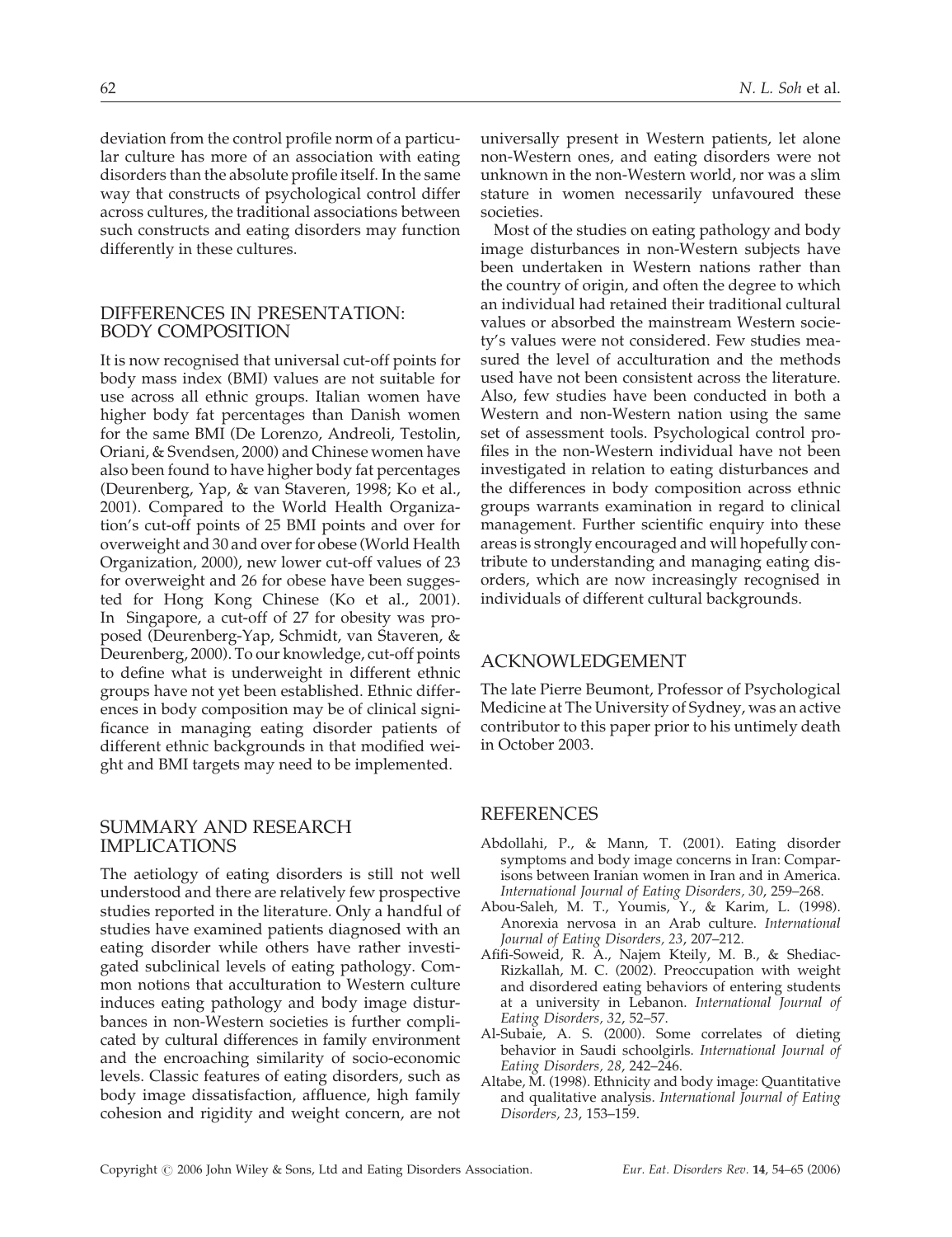- American Psychiatric Association. (1994). Diagnostic and statistical manual of mental disorders (4th ed.). Washington DC: American Psychiatric Association.
- Anderson, J., Moeschberger, M., Chen, M. S. J., Kunn, P., Wewers, M. E., & Guthrie, R. (1993). An acculturation scale for Southeast Asians. Social Psychiatry and Psychiatric Epidemiology, 28, 134–141.
- Ball, K., & Kenardy, J. (2002). Body weight, body image, and eating behaviours: Relationships with ethnicity and acculturation in a community sample of young Australian women. Eating Behaviors, 3, 205–216.
- Becker, A. E., Franko, D. L., Speck, A., & Herzog, D. B. (2003). Ethnicity and differential access to care for eating disorder symptoms. International Journal of Eating Disorders, 33, 205–212.
- Ben-Tovim, D. I., & Morton, J. (1990). The Epidemiology of Anorexia Nervosa in South Australia. Australian and New Zealand Journal of Psychiatry, 24, 182–186.
- Berry, J. W. (1989). Acculturation and Psychological Adaptation In: J. P. Forgas, & J. M. Innes (Eds.), Recent advances in social psychology: An international perspective (pp. 511–520). North-Holland: Elsevier Science Publishers BV.
- Bhugra, D., & Bhui, K. (2003). Eating disorders in teenagers in East London: A survey. European Eating Disorders Review, 11, 46–57.
- Bhugra, D., Bhui, K., & Gupta, K. R. (2000). Bulimic disorders and sociocentric values in north India. Social Psychiatry and Psychiatric Epidemiology, 35, 93.
- Blair, C., Freeman, C., & Cull, A. (1995). The families of anorexia nervosa and cystic fibrosis patients. Psychological Medicine, 25, 985–993.
- Brookings, J. B., & Wilson, J. F. (1994). Personality and Family-Environment Predictors of Self-Reported Eating Attitudes and Behaviors. Journal of Personality Assessment, 63, 313–326.
- Bruch, H. (1973). Eating disorders: Obesity, anorexia nervosa, and the person within. New York: Basic Books, Inc.
- Buhrich, N. (1981). Frequency of Presentation of Anorexia Nervosa in Malaysia. Australian and New Zealand Journal of Psychiatry, 15, 153–155.
- Bulik, C. M., Sullivan, P. F., Fear, J. L., & Pickering, A. (2000). Outcome of anorexia nervosa: eating attitudes, personality, and parental bonding. International Journal of Eating Disorders, 28, 139–147.
- Chan, D. W. (1989). Dimensionality and adjustment correlates of locus of control among Hong Kong Chinese. Journal of Personality Assessment, 53, 145–160.
- Chang, J. (1991). Wild swans: Three daughters of China. London: Flamingo.
- Chun, Z. F., Mitchell, J. E., Yu, W. M., Lan, Y. D., Rong, Z. Y., Huan, Z. Z., Filice, G. A., Pomeroy, C., & Pyle, R. L. (1992). The prevalence of anorexia nervosa and bulimia nervosa among freshman medical college students in China. International Journal of Eating Disorders, 12, 209–214.
- Crago, M., Shisslak, C. M., & Estes, L. S. (1996). Eating disturbances among American minority groups: A review. International Journal of Eating Disorders, 19, 239–248.
- Dare, C., le Grange, D., Eisler, I., & Rutherford, J. (1994). Redefining the psychosomatic family: Family process

of 26 eating disorder families. International Journal of Eating Disorders, 16, 211–226.

- De Lorenzo, A., Andreoli, A., Testolin, G., Oriani, G., & Svendsen, O. L. (2000). Body composition in Italian and Danish women. Clinical Physiology, 20, 267–271.
- Deurenberg, P., Yap, M., & van Staveren, W. A. (1998). Body mass index and percent body fat: a meta analysis among different ethnic groups. International Journal of Obesity, 22, 1164–1171.
- Deurenberg-Yap, M., Schmidt, G., van Staveren, W. A., & Deurenberg, P. (2000). The paradox of low body mass index and high body fat percentage among Chinese, Malays and Indians in Singapore. International Journal of Obesity, 24, 1011–1017.
- DiNicola, V. F. (1990). Anorexia multiforme: Self-starvation in historical and cultural context: II. Anorexia nervosa as a culture-reactive syndrome. Transcultural Psychiatric Research Review, 27, 245–286.
- Fairburn, C. G., Shafran, R., & Cooper, Z. (1998). A cognitive behavioural theory of anorexia nervosa. Behaviour Research and Therapy, 37, 1–13.
- Fear, J. L., Bulik, C. M., & Sullivan, P. F. (1996). The prevalence of disordered eating behaviours and attitudes in adolescent girls. New Zealand Journal of Psychology, 25, 7–12.
- Fichter, M. M., Elton, M., Sourdi, L., Weyerer, S., & Koptagel-Ilal, G. (1988). Anorexia nervosa in Greek and Turkish adolescents. European Archives of Psychiatry and Neurological Sciences, 237, 200–208.
- Fitzgibbon, M. L., Spring, B., Avellone, M. E., Blackman, L. R., Pingitore, R., & Stolley, M. R. (1998). Correlates of binge eating in Hispanic, Black, and White Women. International Journal of Eating Disorders, 24, 43–52.
- French, S. A., Story, M., Neumark-Sztainer, D., Downes, B., Resnick, M., & Blum, R. (1997). Ethnic differences in psychosocial and health behavior correlates of dieting, purging, and binge eating in a population-based sample of adolescent females. International Journal of Eating Disorders, 22, 315–322.
- Furnham, A., & Alibhai, N. (1983). Cross-cultural differences in the perception of female body shapes. Psychological Medicine, 13, 829–837.
- Furukawa, T. (2002). Weight changes and eating attitudes of Japanese adolescents under acculturative stresses: A prospective study. International Journal of Eating Disorders, 15, 71–79.
- Gordon, K. H., Perez, M., & Joiner, T. E. (2002). The impact of racial stereotypes on eating disorder recognition. International Journal of Eating Disorders, 32, 219–224.
- Gull, W. W. (1873). Anorexia (apepsia hysterica, anorexia hysterica). In M. R. Kaufman, & M. Heiman (Eds.), Evolution of psychosomatic concepts: Anorexia nervosa: A paradigm (1964). (pp. 132–138). New York: International Universities Press, Inc.
- Gunewardene, A., Huon, G. F., & Zheng, R. (2001). Exposure to westernization and dieting: A cross-Cultural Study. International Journal of Eating Disorders, 29, 289–293.
- Harding, T. P., & Lachenmeyer, J. R. (1986). Family interaction pattern and locus of control as predictors of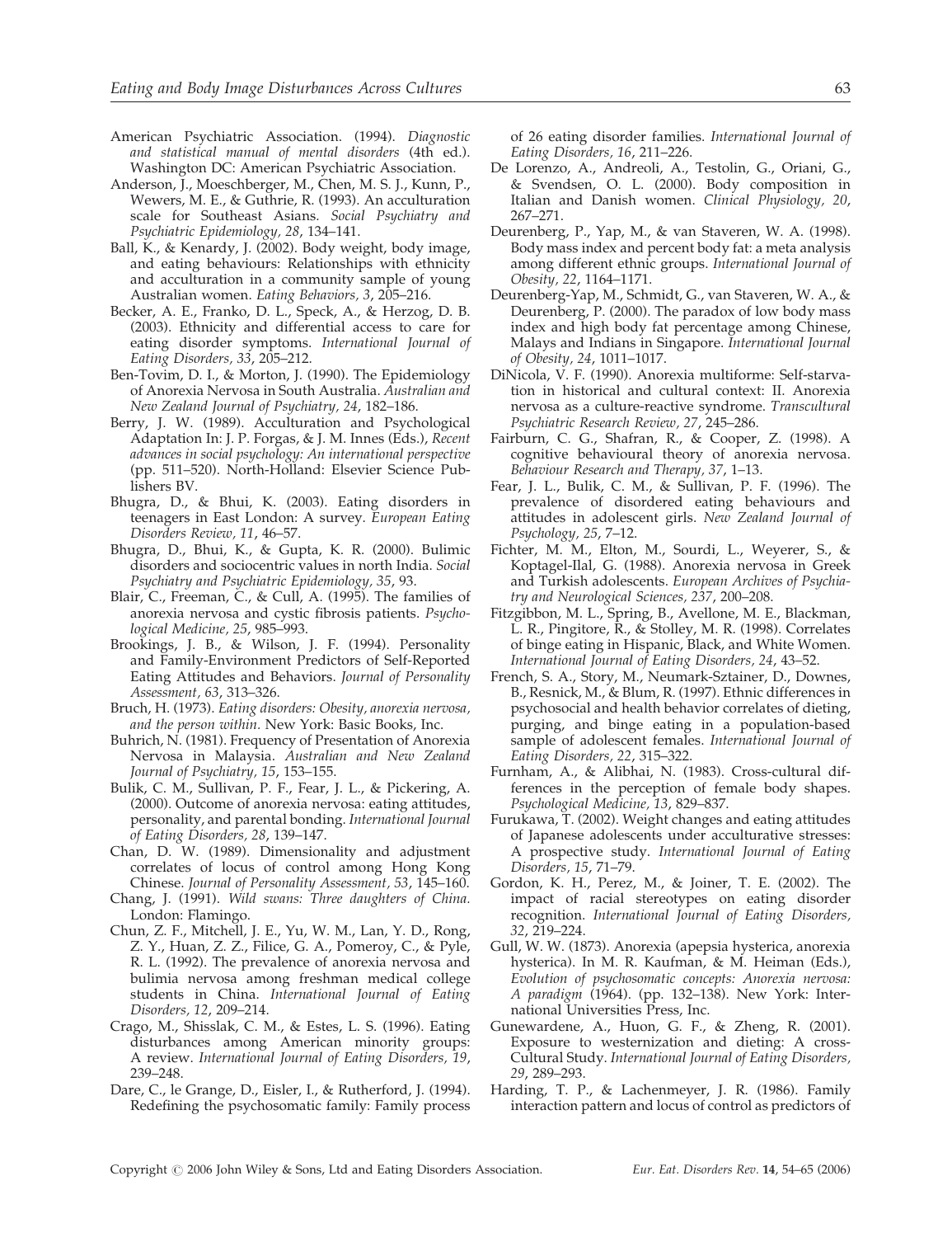the presence and severity of anorexia nervosa. Journal of Clinical Psychology, 42, 440–448.

- Hodges, E. L., Cochrane, C. E., & Brewerton, T. D. (1998). Famiy characteristics of binge-eating disorder patients. International Journal of Eating Disorders, 23, 143–151.
- Hoek, H. W., van Harten, P. N., van Hoeken, D., & Susser, E. (1998). Lack of relation between culture and anorexia nervosa—results of an incidence study on Curaçao. The New England Journal of Medicine, 338, 1231–1232.
- Ji, L. J., Peng, K., & Nisbett, R. E. (2000). Culture, control, and perception of relationships in the environment. Journal of Personality and Social Psychology, 78, 943–955.
- Joja, O. (2001). Eating disorders across Europe: History and current state of treatment for eating disorders in Romania. European Eating Disorders Review, 9, 374–380.
- Kent, J. S., & Clopton, J. R. (1992). Bulimic women's perceptions of their family relationships. Journal of Clinical Psychology, 48, 281–292.
- Khandelwal, S. K., Sharan, P., & Saxena, S. (1995). Eating disorders: An Indian perspective. International Journal of Social Psychiatry, 41, 132–146.
- Ko, G. T. C., Tang, J., Chan, J. C. N., Sung, R., Wu, M. A. F., Wai, H. P. S., & Chen, R. (2001). Lower BMI cut-off value to define obesity in Hong Kong Chinese: An analysis based on body fat assessment by bioelectrical impedance. British Journal of Nutrition, 85, 239–242.
- Kok, L. P., & Tian, C. S. (1994a). Susceptibility of Singapore Chinese schoolgirls to anorexia nervosa— Part I (psychological factors). Singapore Medical Journal, 35, 481–485.
- Kok, L. P., & Tian, C. S. (1994b). Susceptibility of Singapore Chinese schoolgirls to anorexia nervosa— Part II (family factors). Singapore Medical Journal, 35, 609–612.
- Lai, K. Y. C. (2000). Anorexia nervosa in Chinese adolescents—does culture make a difference? Journal of Adolescence, 23, 561–568.
- Lake, A. J., Staiger, P. K., & Glowinski, H. (2000). Effect of western culture on women's attitudes to eating and perceptions of body shape. International Journal of Eating Disorders, 27, 83–89.
- Lasègue, E. C. (1973). On Hysterical Anorexia. In M. R. Kaufman, & M. Heiman (Eds.), Evolution of psychosomatic concepts: Anorexia nervosa: A paradigm (1964) (pp. 141–155). New York: International Universities Press, Inc.
- Lee, A. M., & Lee, S. (1996). Disordered eating and its psychosocial correlates among Chinese adolescent females in Hong Kong. International Journal of Eating Disorders, 20, 177–183.
- Lee, S. (1993). How abnormal is the desire for slimness? A survey of eating attitudes and behaviour among Chinese undergraduates in Hong Kong. Psychological Medicine, 23, 437–451.
- Lee, S., Ho, T. P., & Hsu, L. K. G. (1993). Fat phobic and non-fat phobic anorexia nervosa: A comparative study of 70 Chinese patients in Hong Kong. Psychological Medicine, 23, 999-1017.
- Lee, S., & Lee, A. M. (2000). Disordered eating in three communities of China: A comparative study of female high school students in Hong Kong, Shenzhen, and

rural Hunan. International Journal of Eating Disorders, 27, 317–327.

- Lee, S., Leung, T., Lee, A. M., Yu, H., & Leung, C. M. (1996). Body Dissatisfaction among Chinese undergraduates and its implications for eating disorders in Hong Kong. International Journal of Eating Disorders, 20, 77–84.
- Leung, C. (2001). The psychological adaptation of overseas and migrant students in Australia. International Journal of Psychology, 36, 251–259.
- Leung, P. W. L., Salili, F., & Baber, F. M. (1986). Common adolescent problems in Hong Kong: Their relationship with self-esteem, locus of control, intelligence and family environment. Psychologia, 29, 91–101.
- Lowry, R., Galuska, D. A., Fulton, J. E., Wechsler, H., Kann, L., & Collins, J. L. (2000). Physical activity, food choice, and weight management goals and practices among U.S. college students. American Journal of Preventive Medicine, 181, 18–27.
- Mahmoody, B., & Hoffer, W. (1987). Not without my daughter. Moorebank: Corgi Books.
- Marks, L. I. (1998). Deconstructing locus of control: Implications for practitioners. Journal of Counseling and Development, 76, 251–260.
- McCourt, J., & Waller, G. (1995). Developmental role of perceived parental control in the eating psychopathology of Asian and Caucasian schoolgirls. International Journal of Eating Disorders, 17, 277-282.
- Mildred, H., Paxton, S., & Wertheim, E. H. (1995). Risk factors for eating disorders in Greek- and Anglo-Australian adolescent girls. International Journal of Eating Disorders, 17, 91–96.
- Minuchin, S., Rosman, B. L., & Baker, L., (1978). Psychosomatic families: Anorexia nervosa in context. Cambridge: Harvard University Press.
- Mumford, D. B., & Whitehouse, A. M. (1988). Increased prevalence of bulimia nervosa among Asian schoolgirls. British Medical Journal, 297, 718.
- Mumford, D. B., Whitehouse, A. M., & Platts, M. (1991). Sociocultural Correlates of Eating Disorders among Asian Schoolgirls in Bradford. British Journal of Psychiatry, 158, 222–228.
- Nakamura, K., Yamamoto, M., Yamazaki, O., Kawashima, Y., Muto, K., Someya, T., Sakurai, K., & Nozoe, S. (2000). Prevalence of anorexia nervosa and bulimia nervosa in a geographically defined area in Japan. International Journal of Eating Disorders, 28, 173–180.
- Nasser, M. (1988). Culture and weight consciousness. Journal of Psychosomatic Research, 32, 573–577.
- Nasser, M. (1994). Screening for abnormal eating attitudes in a population of Egyptian secondary school girls. Social Psychiatry and Psychiatric Epidemiology, 29, 25–30.
- Nasser, M. (1997). The emergence of eating disorders in other cultures/societies. In M. Nasser (Ed.), Culture and weight consciousness (pp. 24–60). London and New York: Routledge.
- Nishizono-Maher, A. (1998). Eating disorders in Japan: Finding the right context. Psychiatry and Clinical Neurosciences, 52, S230–S232.
- Nogami, Y. (1997). Eating disorders in Japan: A review of the literature. Psychiatry and Clinical Neurosciences, 51, 339–346.